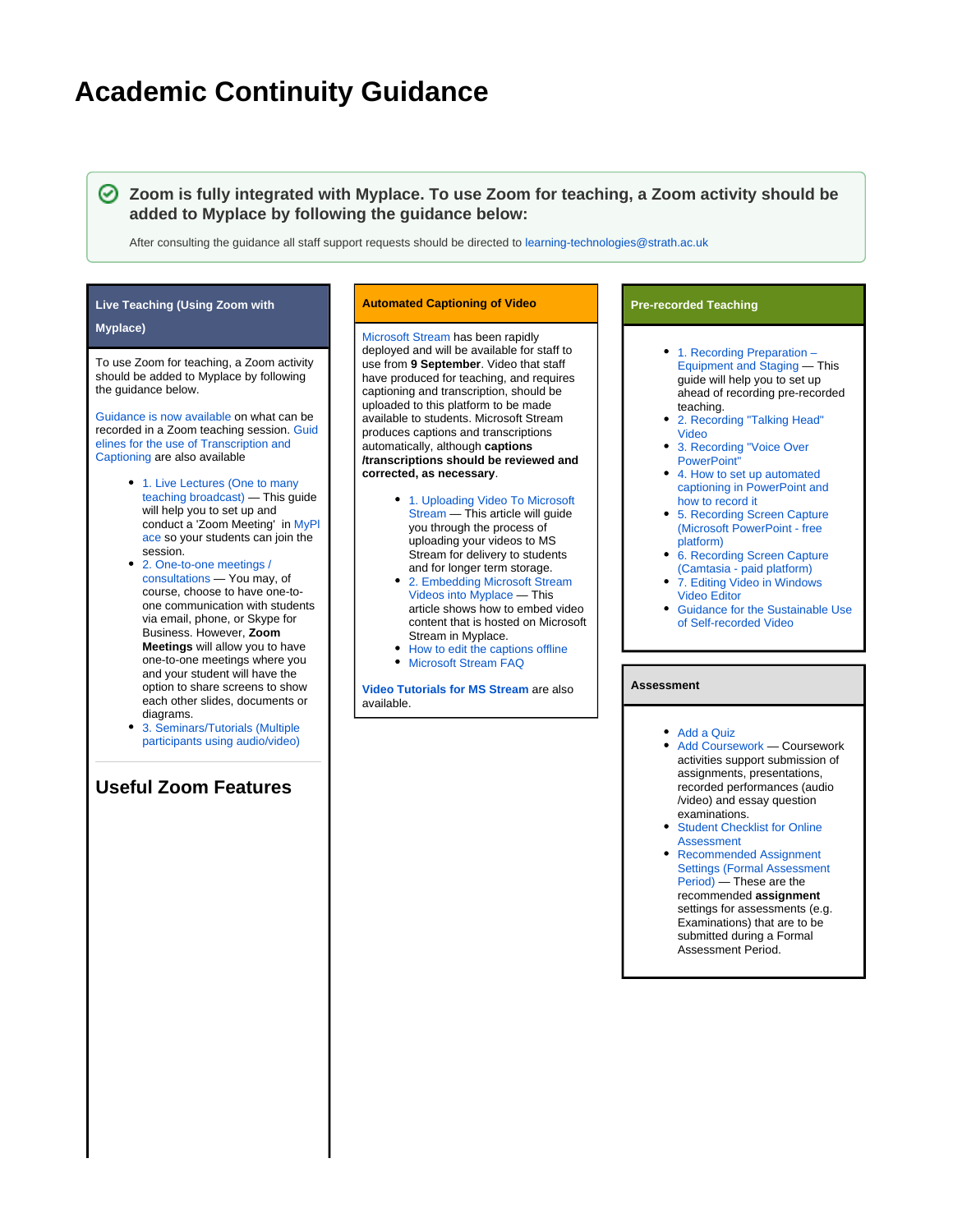| $\bullet$<br>۰<br>$\bullet$<br>$\bullet$<br>$\bullet$ | <b>Breako</b><br>ut<br>Rooms<br>In-<br><b>Meeting</b><br>Chat<br>Polling<br>for<br><b>Meetings</b><br><b>Sharing</b><br>Your<br><b>Screen</b><br>Schedul<br>ing<br>privilege<br>How to<br>turn on<br><b>Authenti</b><br>cation<br>for a<br>Zoom<br>meeting<br>activity<br>in<br><b>Myplac</b><br>e? |
|-------------------------------------------------------|-----------------------------------------------------------------------------------------------------------------------------------------------------------------------------------------------------------------------------------------------------------------------------------------------------|
| $\bullet$                                             | Recordi                                                                                                                                                                                                                                                                                             |
|                                                       | ng a<br>Zoom                                                                                                                                                                                                                                                                                        |
|                                                       | <b>Session</b><br><b>Deleting</b>                                                                                                                                                                                                                                                                   |
|                                                       | a Zoom<br>Recordi                                                                                                                                                                                                                                                                                   |
| $\bullet$                                             | ng<br>5.                                                                                                                                                                                                                                                                                            |
|                                                       | Recordi<br>ng                                                                                                                                                                                                                                                                                       |
|                                                       | Screen                                                                                                                                                                                                                                                                                              |
|                                                       | Capture                                                                                                                                                                                                                                                                                             |
|                                                       | (Micros<br>oft                                                                                                                                                                                                                                                                                      |
|                                                       | <b>PowerP</b>                                                                                                                                                                                                                                                                                       |
|                                                       | oint -                                                                                                                                                                                                                                                                                              |
|                                                       | free<br>platform)                                                                                                                                                                                                                                                                                   |
|                                                       |                                                                                                                                                                                                                                                                                                     |